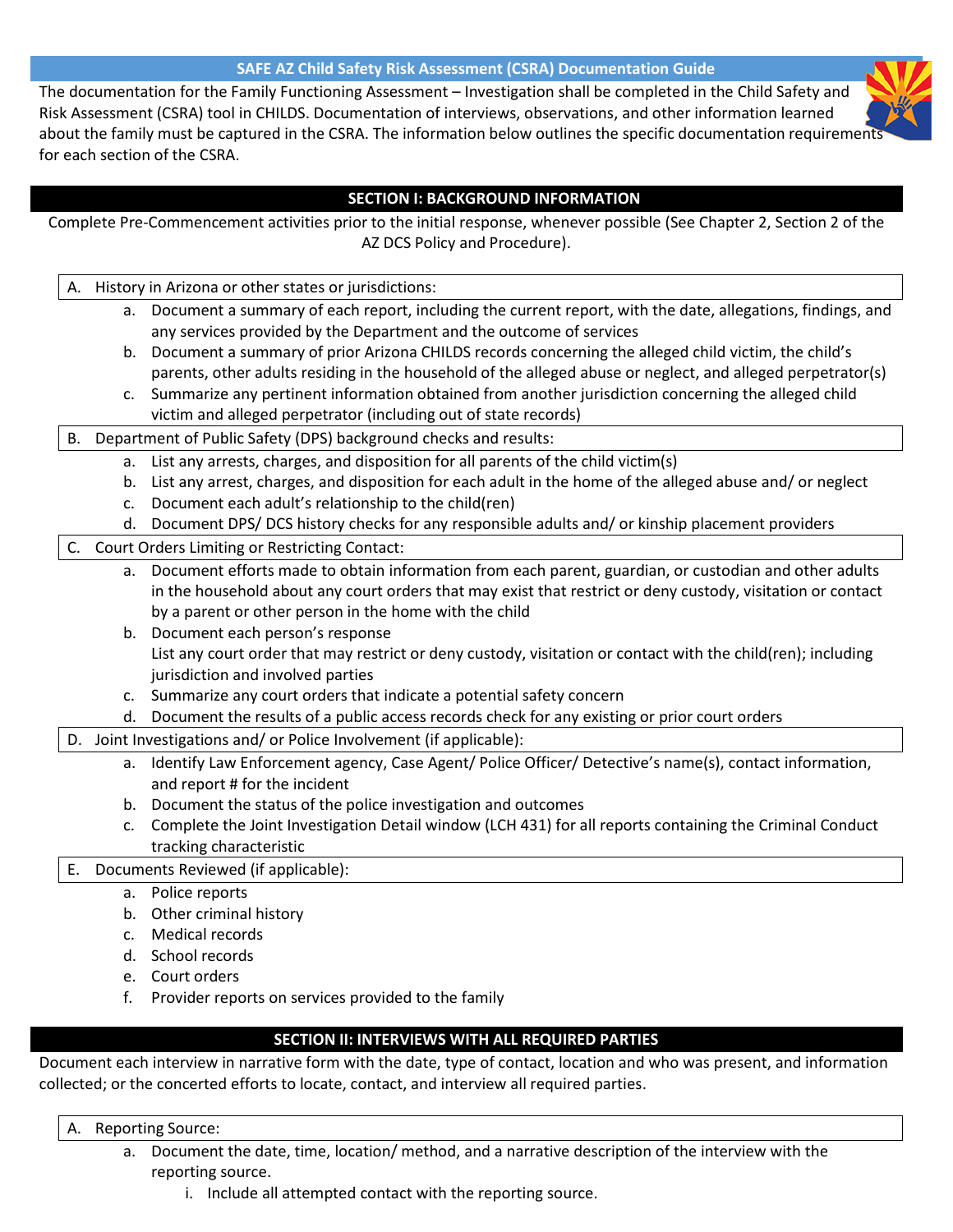b. Document any additional information gathered from the reporting source related to the allegation findings, child functioning, adult functioning, general parenting practices, and discipline or behavior management.

B. Each alleged child victim:

- C. All other child(ren) in the home(s):
	- a. Document the date, time, and name of the child contacted, and the location of the interview and whether the child was interviewed alone (applies to verbal children). If the child was not interviewed alone, document the efforts and reason why.
		- i. Include all attempted contacts with the child.
	- b. Document information that was gathered during the interview, including but not limited to:
		- i. Response to the allegations
		- ii. Who lives in the home and who the child's caretakers are
		- iii. Observations of the child (including infants, toddlers, non-verbal children) (e.g. child's general behavior, emotions, mood, temperament, response to caregivers, and physical capacity, etc)
		- iv. Child functioning on a daily basis
		- v. General parenting practices and discipline and behavior management
		- vi. Adult functioning on a daily basis
		- vii. The extent of child maltreatment and circumstances surrounding the maltreatment
			- o Child's explanation of maltreatment or events/circumstances, frequency of the concerning behavior/condition, if any injuries have resulted, severity of the concerning behavior/condition
		- viii. Assessment of all types of maltreatment (including abuse and neglect)
			- $\circ$  Including whether there is concern the child is a victim of commercial sexual exploitation or sex trafficking
- D. Custodial parent / Non-custodial parents of the child victim(s) (If applicable and if the identity and whereabouts can be reasonably determined and contact would not be likely to endanger the life or safety of any person or compromise the integrity of a criminal investigation or the DCS investigation):
	- a. Document the date, time, and name of the adult contacted and the location of the interview. i. Include all attempted contact with the adult.
	- b. Document if notification of rights was provided and the parent's response.
	- c. Document the parent's response regarding their American Indian heritage/ancestry and their child's.
		- i. If applicable, include the parent's tribal affiliation.
	- d. Each parent must be asked if there are any court orders (see Section I, C above)
	- e. Document information that was gathered during the interview, including but not limited to:
		- i. Response to the allegations
		- ii. Parent's response as to who lives in the home and who are the child(ren)'s caretakers
		- iii. Location of each victim's parent who resides in another household, if applicable
		- iv. Observations of the adult being interviewed (e.g. response to DCS, cognitive functioning, mood and emotional status, etc)
		- v. Observations of the condition of the home environment
		- vi. Who lives in the home and who the child's caretakers are
		- vii. Response to allegations, explanation of the events or circumstances, attitude about the maltreatment
		- viii. Assessment of all types of maltreatment
		- ix. Knowledge and perceptions of each child(ren)'s functioning (including specific needs, development, and strengths)
		- x. Adult functioning (and of other caregivers in the home, if applicable)
		- xi. General parenting practices (and of other caregivers in the home, if applicable)
		- xii. Discipline and behavior management practices (and of other caregivers in the home, if applicable)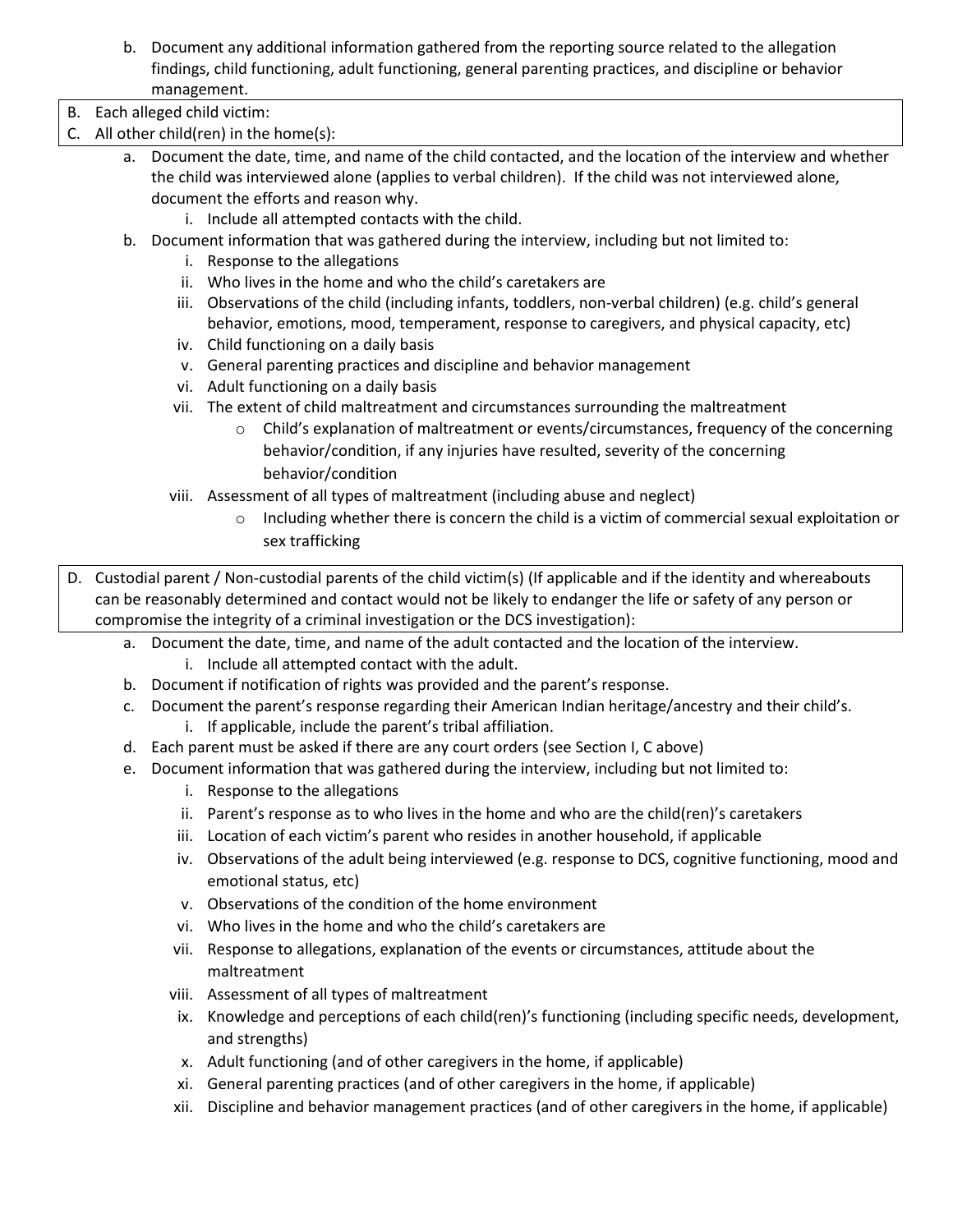- E. Spouse/Partner/Significant Other of the custodial parent/Other adults living in the home where the alleged maltreatment occurred (if applicable):
- F. Alleged perpetrator (if someone other than listed above):
	- a. Document the date, time, and name of the adult contacted and the location of the interview.
		- i. Include all attempted contact with the adult.
	- a. Document information that was gathered during the interview, including but not limited to:
		- i. Who lives in the home and who are the child(ren)'s caretakers
		- ii. Location of each victim's non-custodial parent, if applicable
		- iii. Observations of the adult being interviewed (e.g. response to DCS, cognitive functioning, mood and emotional status, etc)
		- iv. Family composition
		- v. Response to allegations, explanation of the events or circumstances, attitude about the maltreatment
		- vi. Assessment of all types of maltreatment
		- vii. Knowledge and perception of each child's functioning (including specific needs, development, and strengths)
		- viii. Adult functioning (or their knowledge of the adult functioning of the caretaking adult(s) in the home)
		- ix. General parenting practices (or their knowledge of the general parenting practices of the caretaking adult(s) in the home)
		- x. Discipline and behavior management (or their knowledge of the discipline and behavior management of the caretaking adult(s) in the home)
- G. Collateral contacts (other persons known to have knowledge of the maltreatment or who could confirm or ruleout a safety threat to the child victim or any other child in the home where the alleged maltreatment occurred):
	- a. This may include but is not limited to: other relatives not living in the home, school personnel, neighbors, pediatrician, service providers, other medical professionals, law enforcement, tribal representatives, and out-of-state contacts.
	- b. Document the date, time, and name of the collateral person contacted and the location/ method of the interview.
		- i. Include all attempted contact with a collateral person/ professional
	- c. Document any additional information gathered related to the allegation findings, child functioning, adult functioning, general parenting practices, and discipline or behavior management.

# **SECTION III: ANALYSIS OF INFORMATION AND CONCLUSIONS ABOUT CHILD SAFETY**

Documentation in this section should be a culmination of the information gathered about the family during interviews, observations, and review of relevant documents.

### A. Assessment of Present Danger:

- a. Narrative must include:
	- i. Document each child's name; the date, time, and location of the initial contact with each child; and information supporting the determination that the child **is** or **is not** in present danger.
	- ii. Describe each child's environment, condition, and circumstances at the time of initial contact.
	- iii. For any child in present danger, document the specific family condition, child condition, or individual behavior and describe how it meets the criteria of immediate, significant, and clearly observable.
	- iv. For any child in present danger, describe the present danger plan (including the specific action(s) to keep the child(ren) safe, the responsible adult(s), and when the protective action is needed).
		- $\circ$  Note the date on which the parent/caregiver and, if applicable, the responsible adults were provided with a copy of the present danger plan.
		- $\circ$  The name of the Program Supervisor who was consulted during the assessment of present danger and provided approval of the development of a present danger plan.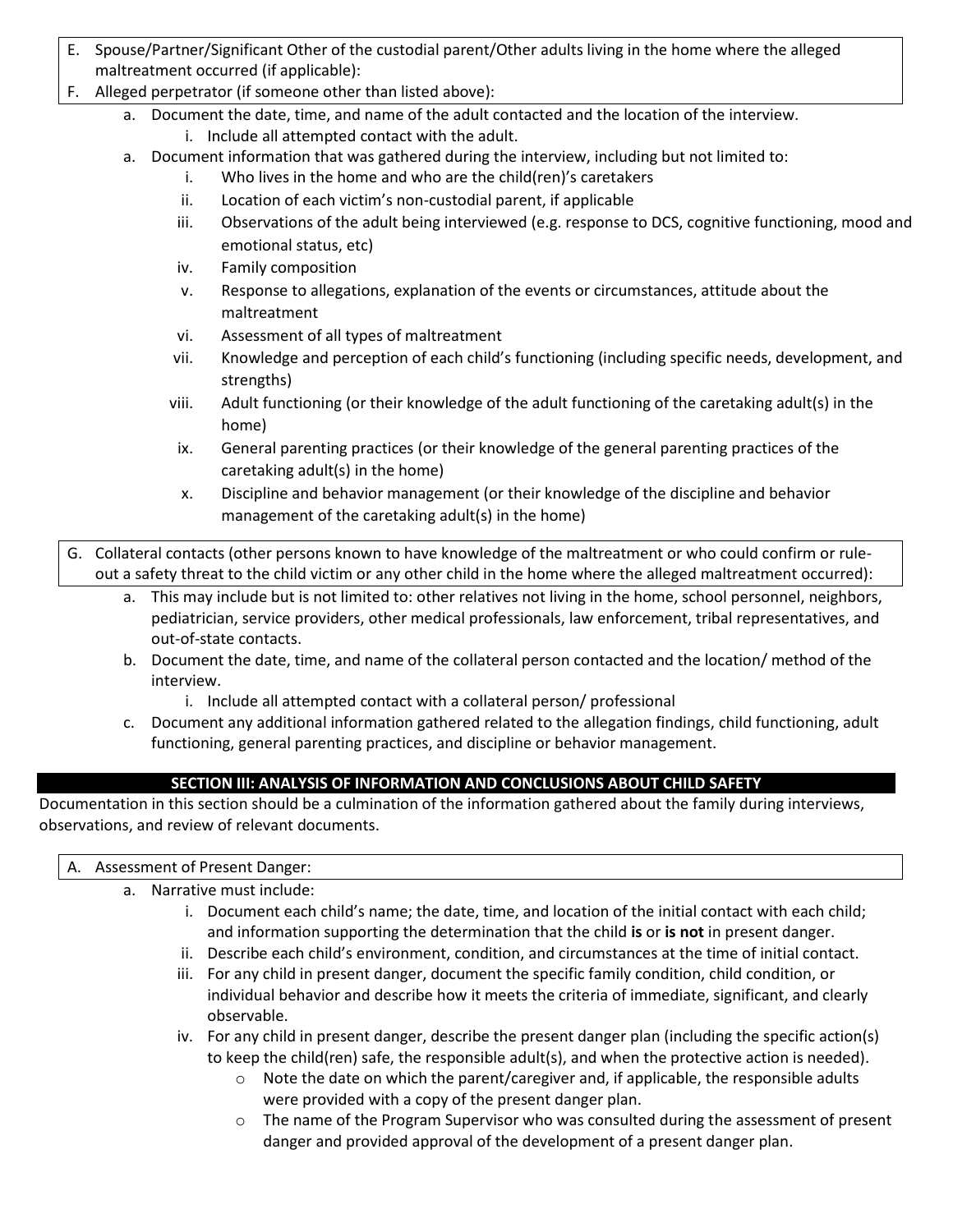B. Caregiver protective capacities:

The identification of caregiver protective capacities must be supported by the information collected in the six domains of family functioning.

- **a. Document an analysis of what was learned from interviews with all parties, documents collected, the family's history, observations of participants, observations of the parent-child relationship, and observations of the home under the related domains of family functioning:**
	- i. Extent of child maltreatment
	- ii. Circumstances surrounding the maltreatment
	- iii. Child functioning on a daily basis (for each child)
	- iv. Adult functioning on a daily basis (for each parent of an alleged victim, and each caregiving adult in the home of the alleged abuse or neglect)
	- v. General parenting practices (of each parent of an alleged victim, and each caregiving adult in the home of alleged abuse or neglect)
	- vi. Discipline and behavior management practices (of each parent of an alleged victim, and each caregiving adult in the home of maltreatment)
- b. Document the protective capacities of each caregiver by indicating "yes," "no," or "unknown" for each of the 19 protective capacities (list below).

Complete the following assessment of protective capacities for each adult caregiving member of the household of alleged abuse or neglect. **Copy and paste the template below for each caregiving adult into Section III, B of the CSRA underneath the analysis of the six domains of family functioning:**

Caregiver name: BEHAVIORAL PROTECTIVE CAPACITY History of protecting: Takes action: Controls impulses: Sets aside own needs for child(ren): Demonstrates adequate skills as a caregiver: Adaptive/ assertive as a caregiver: COGNITIVE PROTECTIVE CAPACITY Plans and articulates a plan to protect the child(ren): Is self-aware as a parent/caregiver: Is intellectually able to fulfill responsibilities: Recognizes threats: Recognizes child(ren)'s needs: Understands own protective role: EMOTIONAL PROTECTIVE CAPACITY Meets own emotional needs (in appropriate ways): Resilient as a caregiver: Tolerant as a caregiver: Is emotionally stable: Expresses love, empathy, sensitivity for child(ren): Is positively attached with child(ren): Is aligned with and supports child(ren):

### C. Assessment of Impending Danger

- a. Narrative must include:
	- i. For each child, a determination of safe or unsafe due to impending danger.
	- ii. For each child assessed as safe, a description of how that determination was made. Document any danger threats identified during the assessment, but that did not meet the safety threshold criteria. Explain why the threshold criteria (referenced below under item iii) were not met.